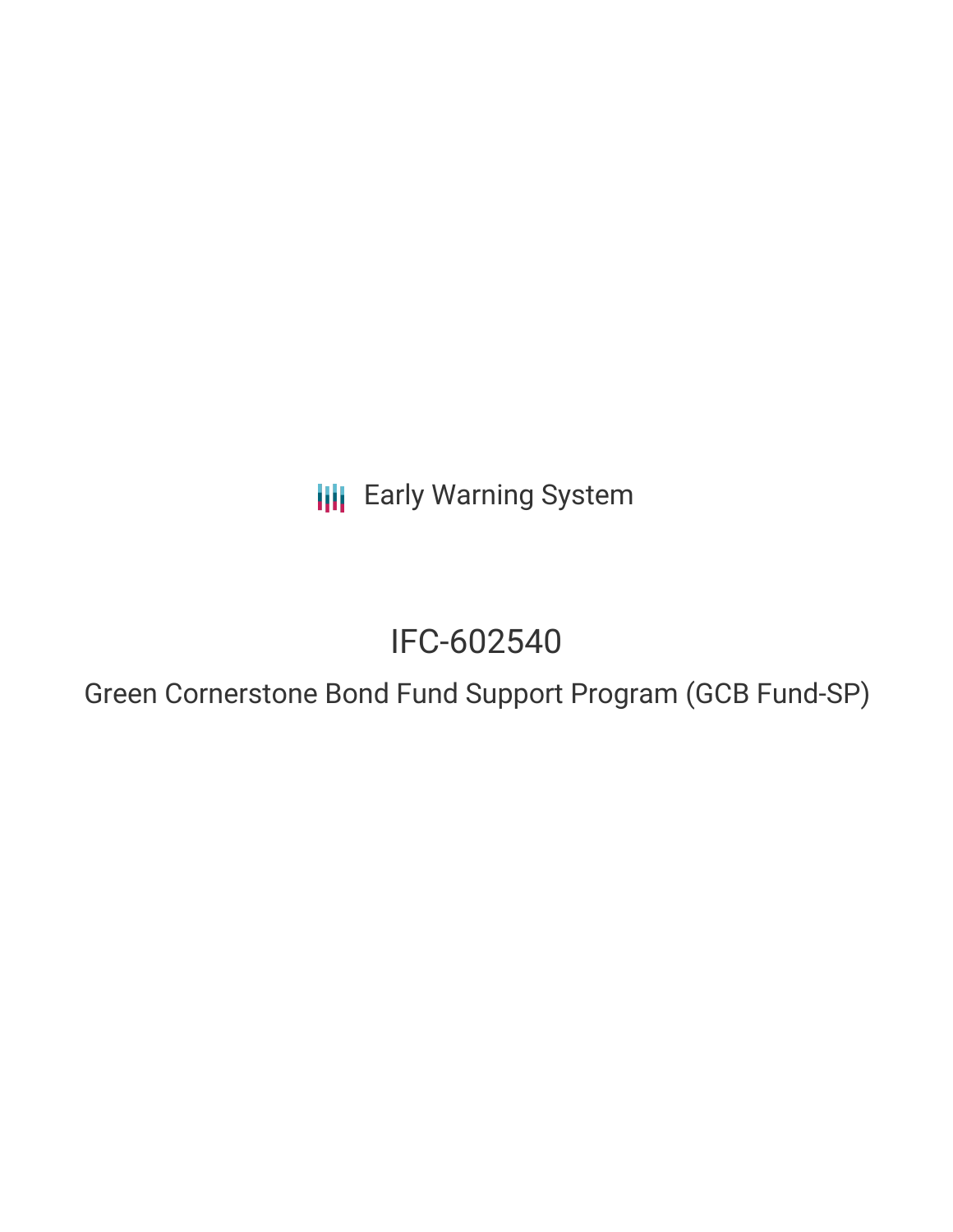### **Quick Facts**

| <b>Financial Institutions</b> | International Finance Corporation (IFC) |
|-------------------------------|-----------------------------------------|
| <b>Status</b>                 | Active                                  |
| <b>Bank Risk Rating</b>       |                                         |
| <b>Voting Date</b>            | 2019-03-01                              |
| <b>Sectors</b>                | Finance                                 |
| <b>Investment Type(s)</b>     | <b>Advisory Services</b>                |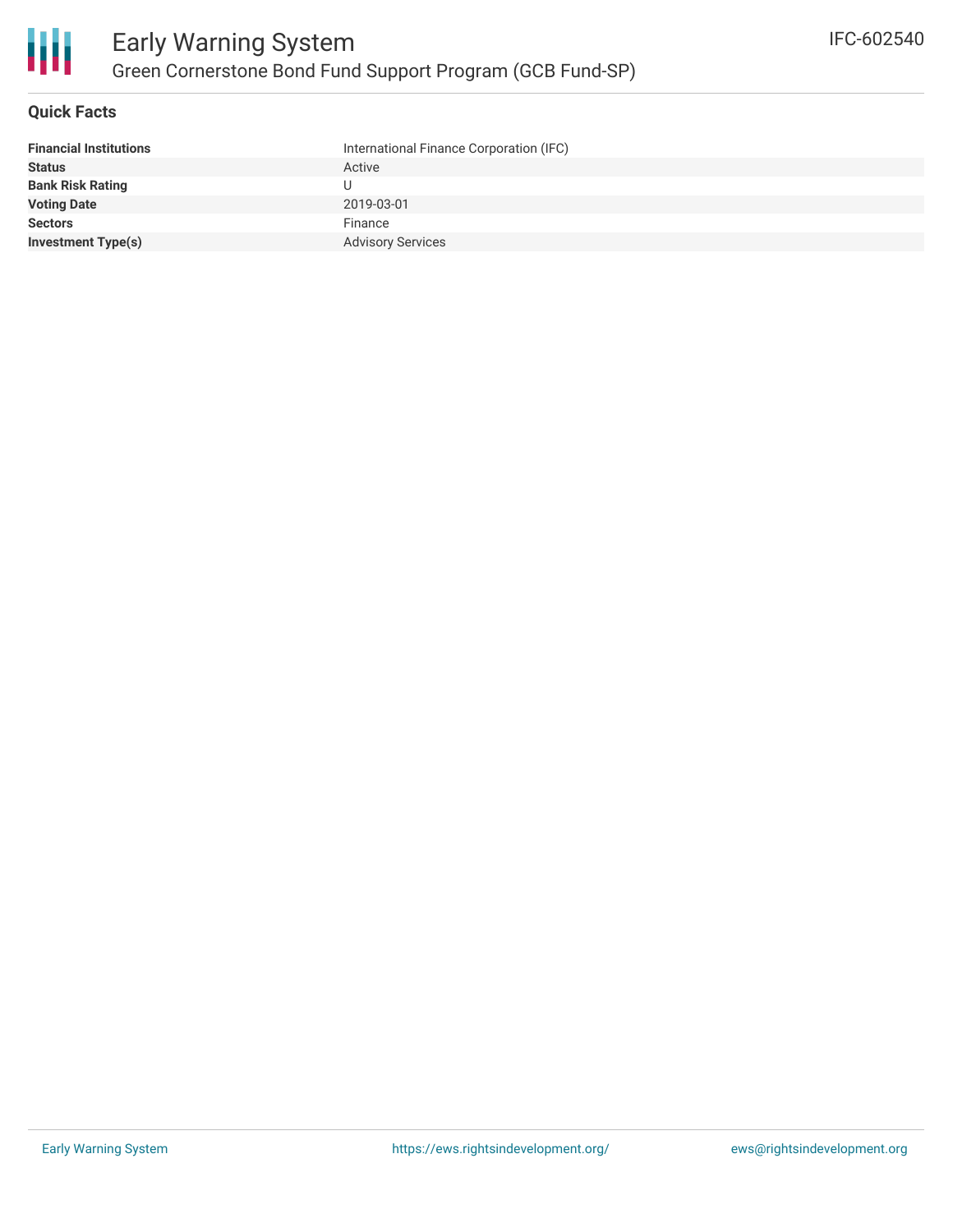

### **Project Description**

This project is part of IFC Green Bond Technical Assistance Program or the GB-TAP, a multi-donor funded technical assistance program that aims to create markets for green bonds in the emerging markets by addressing a key market barrier that currently exist between investors, mostly in developed markets, and issuers in developing countries, the latter of which often suffer from a lack of financing for their transition to the low carbon economy. Under this project, IFC creates green bondrelated global public goods through training, initiatives to enhance quality of information disclosure from green bond issuers to investors and broader communication activities to share knowledge, promote green bonds and disseminate the Green Bond Principles.

This project has 4 components:

- Component 1 Training: to create, disseminate and provide green bond training programs to issuer financial institutions active in the emerging markets and, potentially, other key stakeholders;
- Component 2 Green Bond Principles Dissemination: to promote and foster good standards of green bonds in line with the Green Bond Principles;
- Component 3 Enhancing Issuer Reporting: to improve quality of information disclosure from green bond issuers to investors; and
- Component 4 Knowledge Sharing: to organize a series of knowledge sharing events and to develop research and case studies.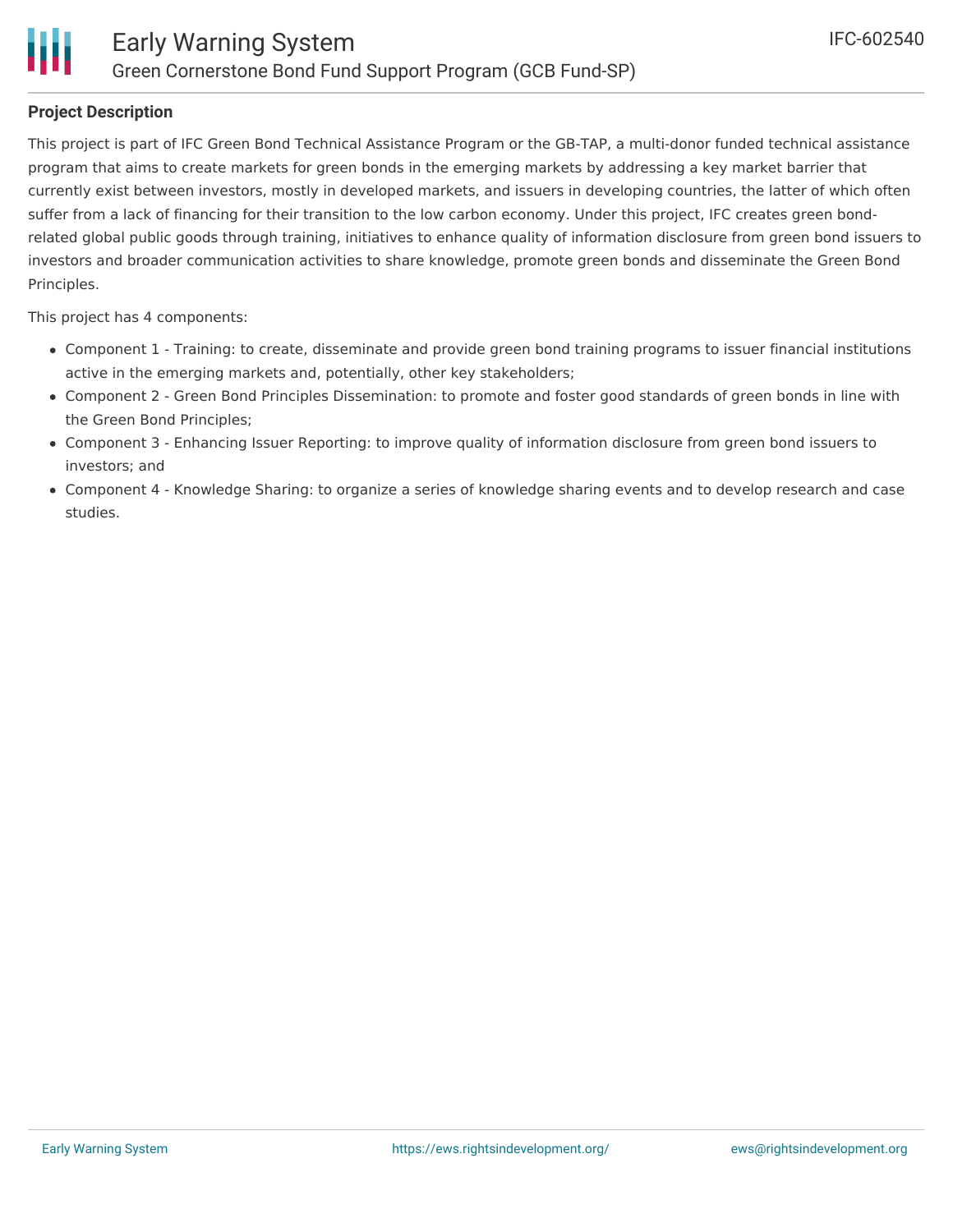

### **People Affected By This Project**

This project will create global public goods to stimulate the supply of green bonds issued by financial institutions active in the emerging markets. The green bond proceeds will be used to finance green projects and, thus, contribute to the transition of these countries to the lowcarbon economy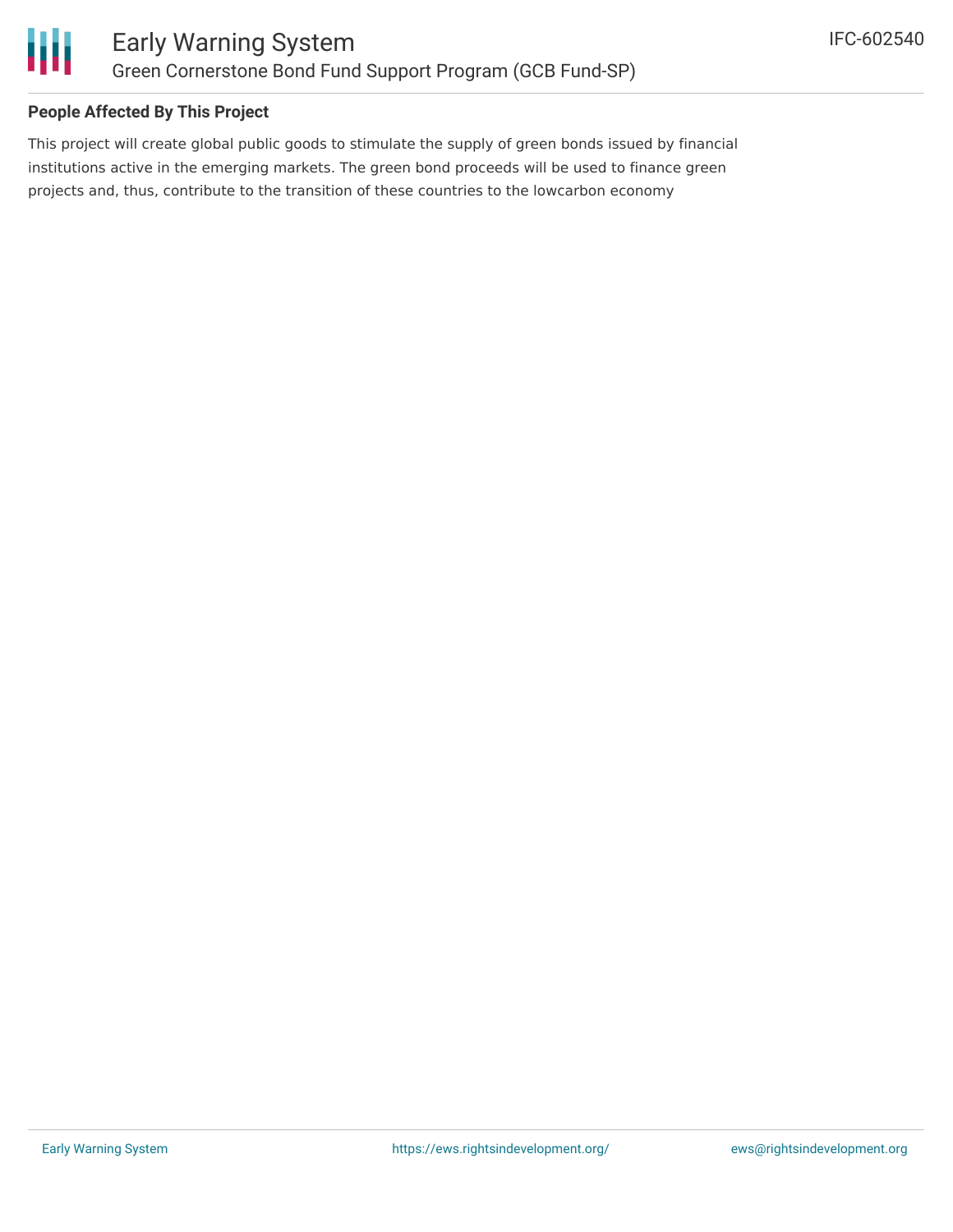

# Early Warning System Green Cornerstone Bond Fund Support Program (GCB Fund-SP)

### **Investment Description**

• International Finance Corporation (IFC)